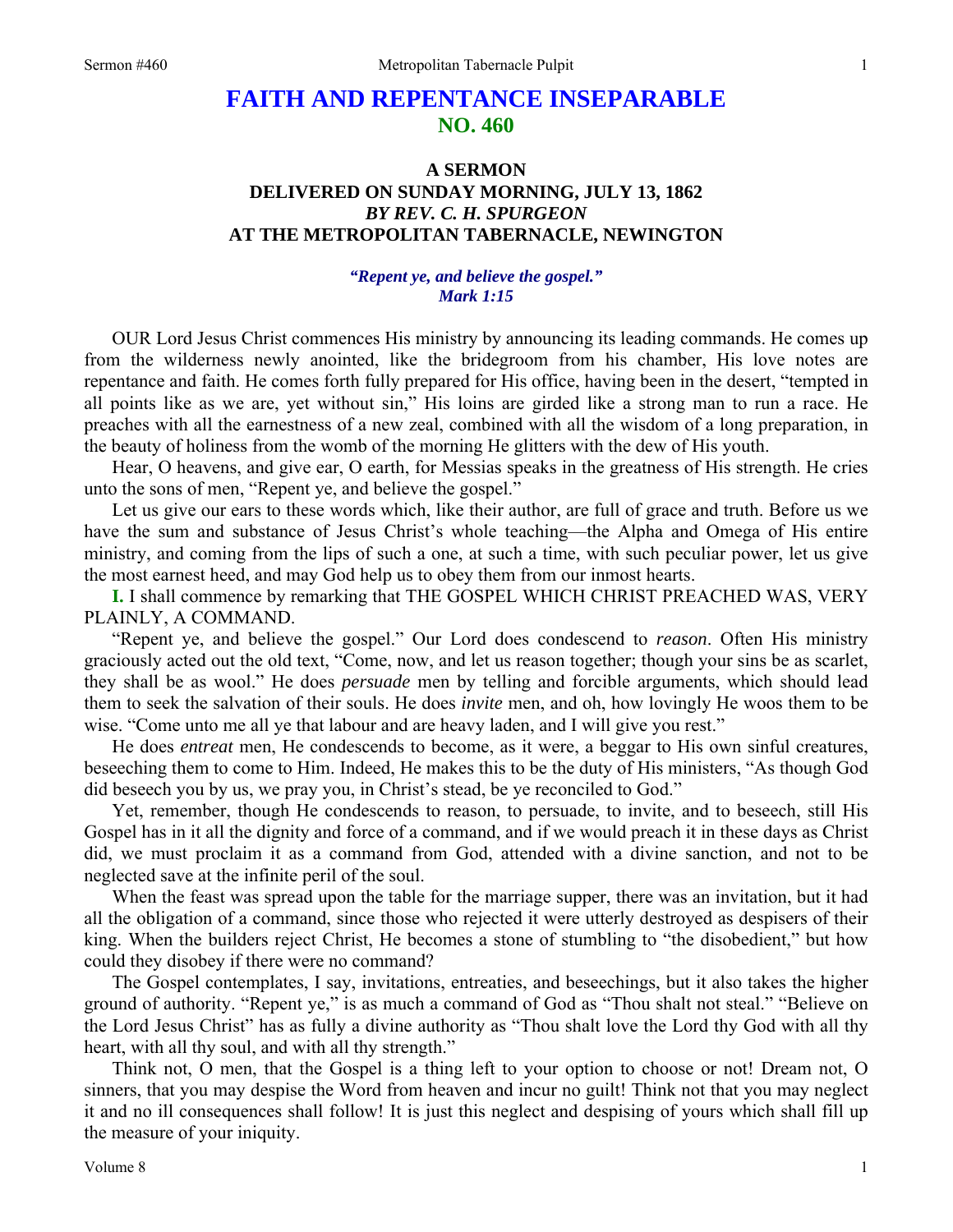It is this concerning which we cry aloud, "How shall we escape if we neglect so great a salvation!" God *commands* you to repent. The same God before whom Sinai was moved and was altogether on a smoke—that same God who proclaimed the law with sound of trumpet, with lightnings, and with thunders, speaks to us more gently, but still as divinely, through His only begotten Son, when He says to us, "Repent ye, and believe the gospel."

Why is this, dear friends, why has the Lord made it a command to us to believe in Christ? There is a blessed reason. Many souls would never venture to believe at all if it were not made penal to refuse to do so. For this is the difficulty with many awakened sinners, may I believe? Have I a right to believe? Am I permitted to trust Christ?

Now this question is put aside, once and for all, and should never irritate a broken heart again. You are commanded by God to do it, therefore you may do it. Every creature under heaven is commanded to believe in the Lord Jesus, and bow the knee at His name, every creature, wherever the Gospel comes, wherever the truth is preached, is commanded there and then to believe the Gospel, and it is put in that shape, I say, lest any conscience-stricken sinner should question whether he may do it.

Surely, you *may* do what God commands you to do. You may throw this in the devil's teeth—"I may do it, I am bidden to do it by Him who has authority, and I am threatened if I do not with eternal damnation from His presence, for 'he that believeth not shall be damned.'" This gives the sinner such a blessed permit, that whatever he may be or may not be, whatever he may have felt or may not have felt, he has a warrant which he may use whenever he is led to approach the cross.

However benighted and darkened you may be, however hard-hearted and callous you may be, you have still a warrant to look to Jesus in the words, "Look unto me and be ye saved all ye ends of the earth." He that commanded you to believe will justify you in believing, He cannot condemn you for that which He Himself bids you do.

But while there is this blessed reason for the Gospel's being a command, there is yet another solemn and an awful one. It is that men may be without excuse in the day of judgment, that no man may say at the last, "Lord, I did not know that I might believe in Christ, Lord, heaven's gate was shut in my face, I was told that I might not come, that I was not the man."

"Nay," saith the Lord, with tones of thunder, "the times of man's ignorance I winked at, but in the Gospel I commanded all men everywhere to repent. I sent My Son, and then I sent My apostles, and afterwards My ministers, and I bade them all make this the burden of their cry, 'Repent and be converted every one of you,' and as Peter preached at Pentecost, so bade I them preach to you. I bade them warn, exhort, and invite with all affection, but also to command with all authority, compelling you to come in. And inasmuch as you did not come at My command, you have added sin to sin, you have added the suicide of your own soul to all your other iniquities. And now, inasmuch as you did reject My Son, you shall have the portion of unbelievers, for 'He that believeth not shall be damned.'"

To all the nations of the earth then, let us sound forth this decree from God. O men, JEHOVAH that made you, He who gives you the breath of your nostrils, He against whom you have offended, commands you this day to repent and believe the Gospel. He gives His promise—"He that believeth and is baptized shall be saved," and He adds the solemn threatening—"He that believeth not shall be damned."

I know some brethren will not like this, but that I cannot help. The slave of systems I will never be, for the Lord has loosed that iron bondage from my neck, and now I am the joyful servant of the truth which maketh free. Offend or please, as God shall help me, I will preach every truth as I learn it from the Word, and I know if there be anything written in the Bible at all, it is written as with a sunbeam, that God in Christ commands men to repent, and believe the Gospel.

It is one of the saddest proofs of man's utter depravity that he will not obey this command, but that he will despise Christ, and so make his doom worse than the doom of Sodom and Gomorrah. Without the regenerating work of God the Holy Ghost, no man will ever be obedient to this command, but still it must be published for a witness against them if they reject it, and while publishing God's command with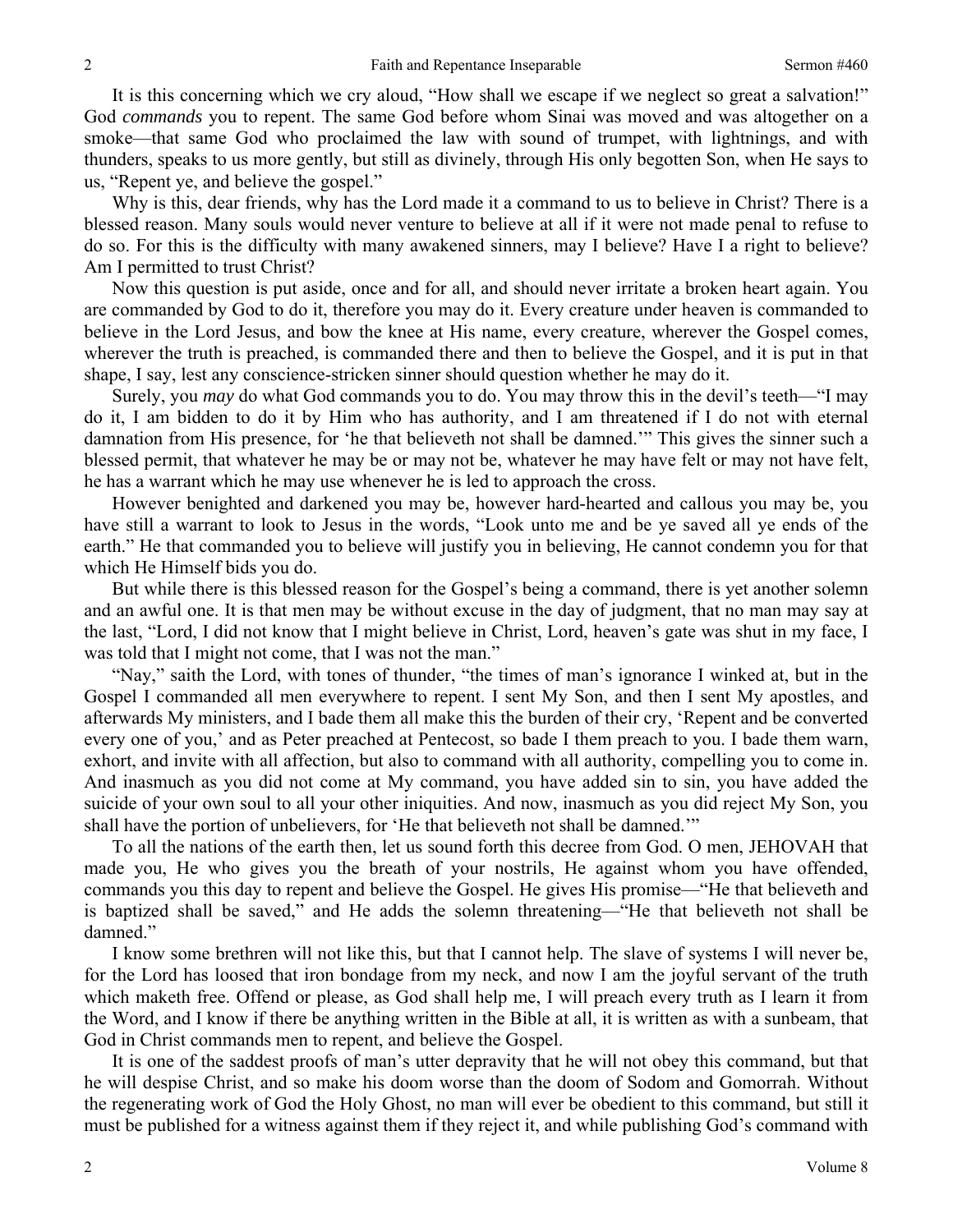**II.** While the Gospel is a command, IT IS A TWO-FOLD COMMAND EXPLAINING ITSELF. "Repent ye, and believe the gospel."

I know some very excellent brethren—would God there were more like them in zeal and love—who, in their zeal to preach up simple faith in Christ have felt a little difficulty about the matter of repentance, and I have known some of them who have tried to get over the difficulty by softening down the apparent hardness of the word repentance by expounding it according to its more usual Greek equivalent, a word which occurs in the original of my text, and signifies "to change one's mind." Apparently they interpret repentance to be a somewhat slighter thing than we usually conceive it to be, a mere change of mind in fact.

Now, allow me to suggest to those dear brethren, that the Holy Ghost never preaches repentance as a trifle, and the change of mind or understanding of which the Gospel speaks is a very deep and solemn work, and must not on any account be depreciated.

Moreover, there is another word which is also used in the original Greek for repentance, not so often I admit, but still it is used, which signifies "an after-care," a word which has in it something more of sorrow and anxiety than that which signifies changing one's mind. There must be sorrow for sin and hatred of it in true repentance, or else I have read my Bible to little purpose. In very truth, I think there is no necessity for any other definition than that of the children's hymn—

> *"Repentance is to leave The sins we loved before, And show that we in earnest grieve, By doing so no more."*

To repent does mean a change of mind, but then it is a thorough change of the understanding and all that is in the mind, so that it includes an illumination, an illumination of the Holy Spirit, and I think it includes a discovery of iniquity and a hatred of it, without which there can hardly be a genuine repentance. We must not, I think, undervalue repentance. It is a blessed grace of God the Holy Spirit, and it is absolutely necessary unto salvation.

The command explains itself. We will take, first of all, *repentance*. It is quite certain that whatever the repentance here mentioned may be, it is a repentance perfectly consistent with faith, and therefore we get the explanation of what repentance must be, from its being connected with the next command, "Believe the gospel."

Then, dear friends, we may be sure that that unbelief which *leads a man to think that his sin is too great for Christ to pardon it*, is not the repentance meant here. Many who truly repent are tempted to believe that they are too great sinners for Christ to pardon. That, however, is not a part of their repentance, it is a sin, a very great and grievous sin, for it is undervaluing the merit of Christ's blood, it is a denial of the truthfulness of God's promise, it is a detracting from the grace and favor of God who sent the Gospel. Such a persuasion you must labor to get rid of, for it came from Satan, and not from the Holy Spirit.

God the Holy Ghost never did teach a man that his sins were too great to be forgiven, for that would be to make God the Holy Spirit to teach a lie. If any of you have a thought of that kind this morning, be rid of it, it comes from the powers of darkness and not from the Holy Ghost, and if some of you are troubled because you never were haunted by that fear, be glad instead of being troubled. He can save you, be you as black as hell He can save you, and it is a wicked falsehood, and a high insult against the majesty of divine love when you are tempted to believe that you are past the mercy of God. That is not repentance, but a foul sin against the infinite mercy of God.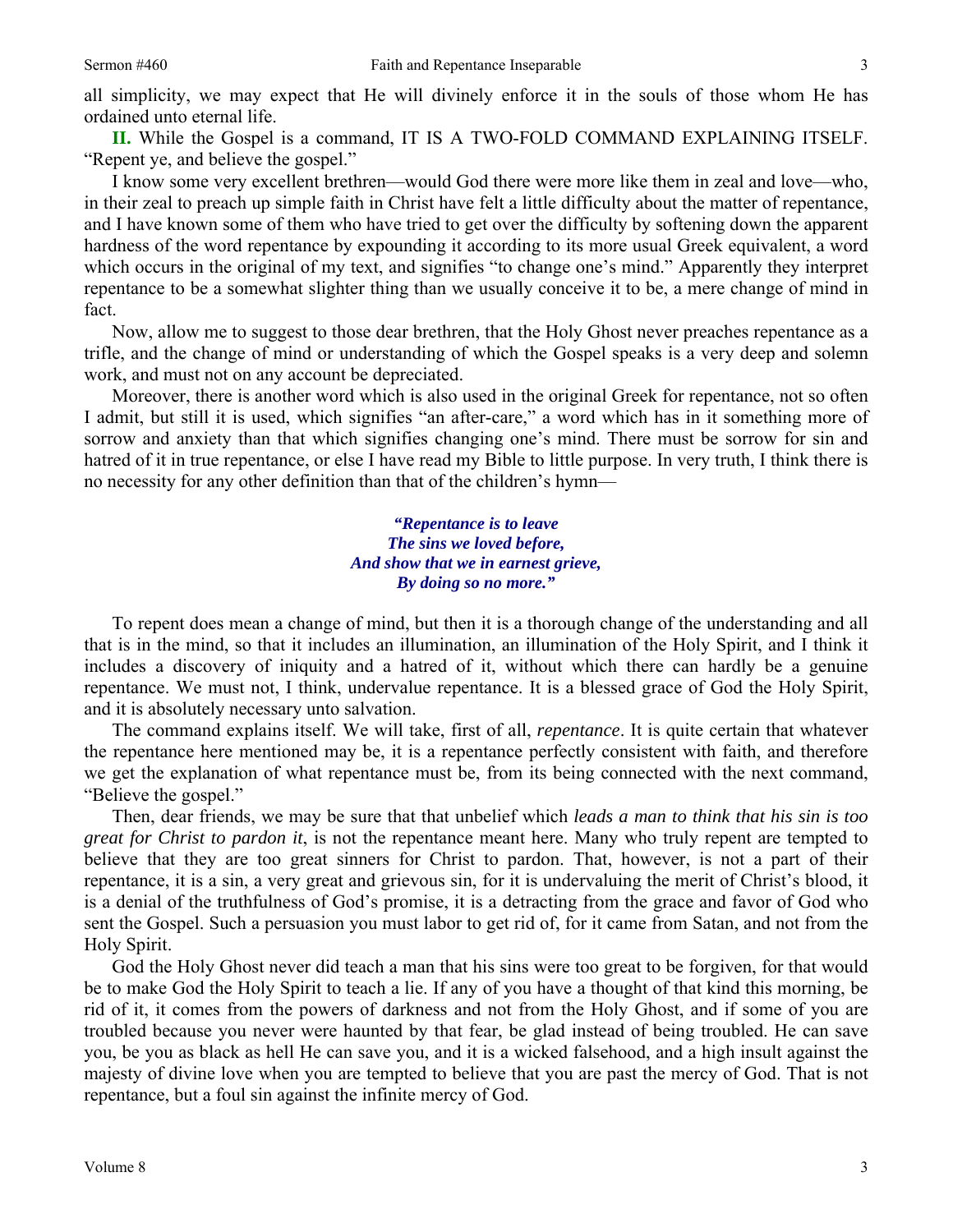Then, there is another spurious repentance which makes the sinner dwell *upon the consequences of his sin, rather than upon the sin itself, and so keeps him from believing*. I have known some sinners so distressed with fears of hell, and thoughts of death and eternal judgment, that to use the words of one terrible preacher, "They have been shaken over the mouth of hell by their collar," and have almost felt the torments of the pit before they went thither. Dear friends, this is not repentance. Many a man has felt all that and has yet been lost.

Look at many a dying man, tormented with remorse, who has had all its pangs and convictions, and yet has gone down to the grave without Christ and without hope. These things may come with repentance, but they are not an essential part of it.

That which is called law-work, in which the sinner is terrified with horrible thoughts that God's mercy is gone forever, may be permitted by God for some special purpose, but it is not repentance, in fact, it may often be devilish rather than heavenly, for, as John Bunyan tells us, Diabolus does often beat the great hell drum in the ears of the men of Mansoul, to prevent their hearing the sweet trumpet of the Gospel which proclaims pardon to them.

I tell you, sinner, any repentance that keeps you from believing in Christ is a repentance that needs to be repented of, any repentance that makes you think Christ will not save you, goes beyond the truth and against the truth, and the sooner you are rid of it the better. God deliver you from it, for the repentance that will save you is quite consistent with faith in Christ.

There is, again, a *false repentance which leads men to hardness of heart and despair*. We have known some seared as with a hot iron by burning remorse. They have said, "I have done much evil, there is no hope for me, I will not hear the Word any more." If they hear it, it is nothing to them, their hearts are hard as adamant. If they could once get the thought that God would forgive them, their hearts would flow in rivers of repentance.

But no, they feel a kind of regret that they did wrong, but yet they go on in it all the same, feeling that there is no hope, and that they may as well continue to live as they were wont to do, and get the pleasures of sin since they cannot, as they think, have the pleasures of grace. Now, that is not repentance. It is a fire which hardens, and not the Lord's fire which melts, it may be a hammer, but it is a hammer used to knit the particles of your soul together, and not to break the heart.

If, dear friends, you have never been the subject of these terrors do not desire them. Thank God if you have been brought to Jesus any how, but long not for needless horrors. Jesus saves you, not by what you feel, but by that finished work, that blood and righteousness which God accepted on your behalf. Do remember that no repentance is worth the having which is not perfectly consistent with faith in Christ.

An old saint, on his sickbed, once used this remarkable expression, "Lord, sink me low as hell in repentance, but"—and here is the beauty of it—"lift me high as heaven in faith." Now, the repentance that sinks a man low as hell is of no use except there is the faith also that lifts him as high as heaven, and the two are perfectly consistent the one with the other.

A man may loathe and detest himself, and all the while he may know that Christ is able to save and has saved him. In fact, this is how true Christians live, they repent as bitterly for sin as if they knew they should be damned for it, but they rejoice as much in Christ as if sin were nothing at all.

Oh, how blessed it is to know where these two lines meet, the stripping of repentance, and the clothing of faith! The repentance that ejects sin as an evil tenant and the faith which admits Christ to be the sole Master of the heart, the repentance which purges the soul from dead works and the faith that fills the soul with living works, the repentance which pulls down and the faith which builds up, the repentance that scatters stones and the faith which puts stones together, the repentance which ordains a time to weep and the faith that gives a time to dance—these two things together make up the work of grace within, whereby men's souls are saved.

Be it, then, laid down as a great truth, most plainly written in our text, that the repentance we ought to preach is one connected with faith, and thus we may preach repentance and faith together without any difficulty whatever.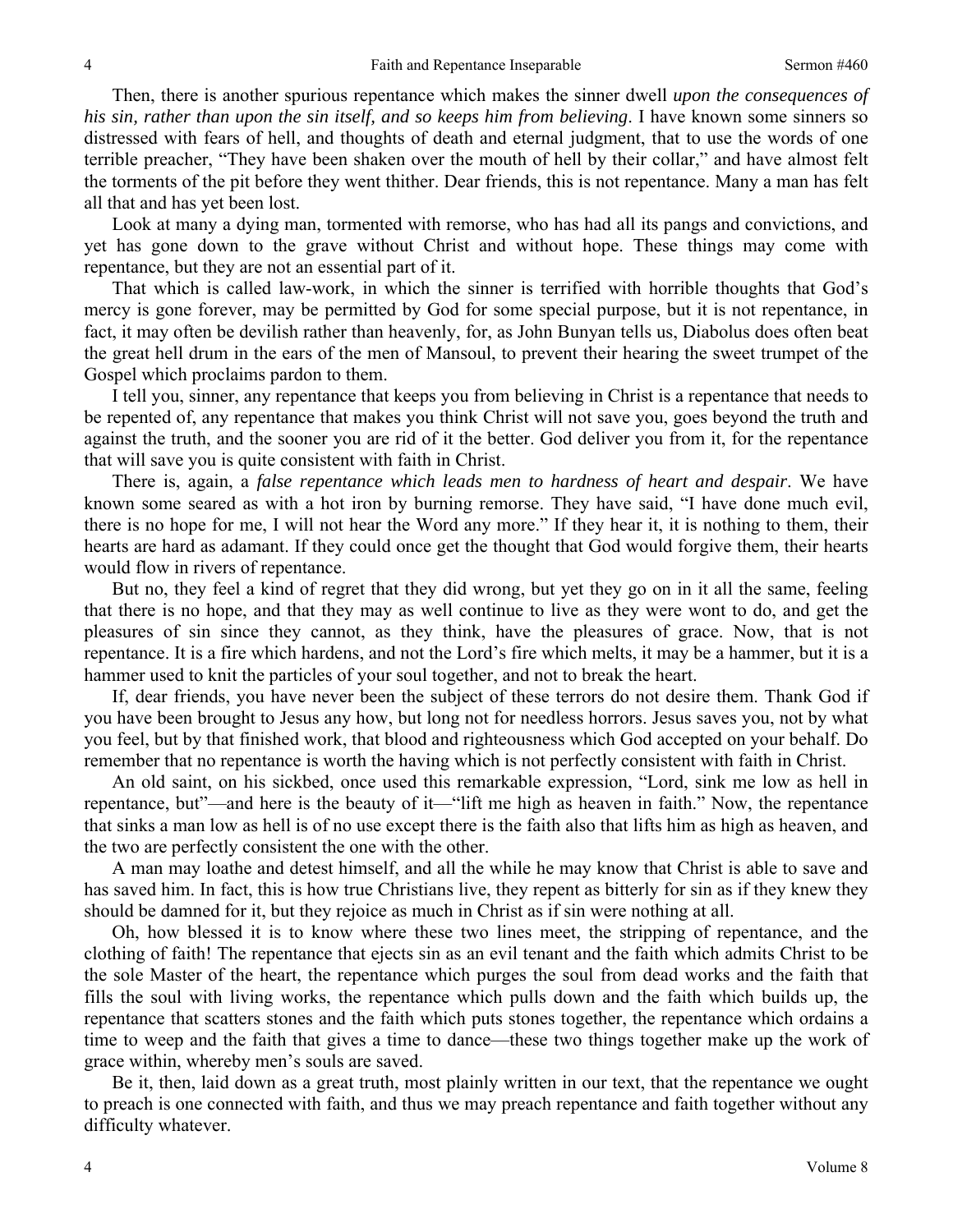Having shown you what this repentance is not, *let us dwell for a moment upon what it is*. The repentance which is here commanded is the result of faith, it is born at the same time with faith—they are twins, and to say which is the elder born passes my knowledge. It is a great mystery, faith is before repentance in some of its acts, and repentance before faith in another view of it, the fact being that they come into the soul together.

Now, a repentance which makes me weep and abhor my past life because of the love of Christ which has pardoned it, is the right repentance. When I can say, "My sin is washed away by Jesu's blood," and then repent because I so sinned as to make it necessary that Christ should die—that dove-eyed repentance which looks at His bleeding wounds, and feels that her heart must bleed because she wounded Christ—that broken heart that breaks because Christ was nailed to the cross for it—that is the repentance which brings us salvation.

Again, the repentance which makes us avoid present sin because of the love of God who died for us, this also is saving repentance. If I avoid sin today because I am afraid of being lost if I commit it, I have not the repentance of a child of God, but when I avoid it and seek to lead a holy life because Christ loved me and gave Himself for me, and because I am not my own, but am bought with a price, this is the work of the Spirit of God.

And again, that change of mind, that after carefulness which leads me to resolve that in the future I will live like Jesus, and will not live unto the lusts of the flesh, because He has redeemed me, not with corruptible things as silver and gold, but with His own precious blood—that is the repentance which will save me, and the repentance which He asks of me.

O ye nations of the earth, He asks not the repentance of Mount Sinai, while ye do fear and shake because His lightnings are abroad, but He asks you to weep and wail because *of Him*, to look on *Him*  whom you have pierced, and to mourn for Him as a man mourns for his only son, He bids you remember that you nailed the Savior to the tree, and asks that this argument may make you hate the murderous sins which fastened the Savior there, and put the Lord of glory to an ignominious and an accursed death.

This is the only repentance we have to preach, not law and terrors, not despair, not driving men to self-murder—this is the terror of the world which worketh death, but godly sorrow is a sorrow unto salvation through Jesus Christ our Lord.

This brings me to the second half of the command, which is, "*Believe the gospel*." Faith means trust in Christ. Now, I must again remark that some have preached this trust in Christ so well and so fully, that I can but admire their faithfulness and bless God for them. Yet there is a difficulty and a danger. It may be that in preaching simple trust in Christ as being the way of salvation, they may omit to remind the sinner that no faith can be genuine but such as is perfectly consistent with repentance for past sin, for my text seems to me to put it thus—no repentance is true but that which consorts with faith—no faith is true but that which is linked with a hearty and sincere repentance on account of past sin.

So then, dear friends, those people, who have a faith which allows them to think lightly of past sin, have the faith of devils, and not the faith of God's elect.

Those who say, "Oh, as for the past, that is nothing, Jesus Christ has washed all that away," and can talk about all the crimes of their youth, and the iniquities of their riper years, as if they were mere trifles, and never think of shedding a tear, never feel their souls ready to burst because they should have been such great offenders—such men who can trifle with the past, and even fight their battles o'er again when their passions are too cold for new rebellions—I say that such who think sin a trifle and have never sorrowed on account of it, may know that their faith is not genuine.

Such men as have a faith which allows them to live carelessly in the present, who say, "Well, I am saved by a simple faith," and then sit on the ale-bench with the drunkard, or stand at the bar with the spirit-drinker, or go into worldly company and enjoy the carnal pleasures and the lusts of the flesh such men are liars, they have not the faith which will save the soul. They have a deceitful hypocrisy, they have not the faith which will bring them to heaven.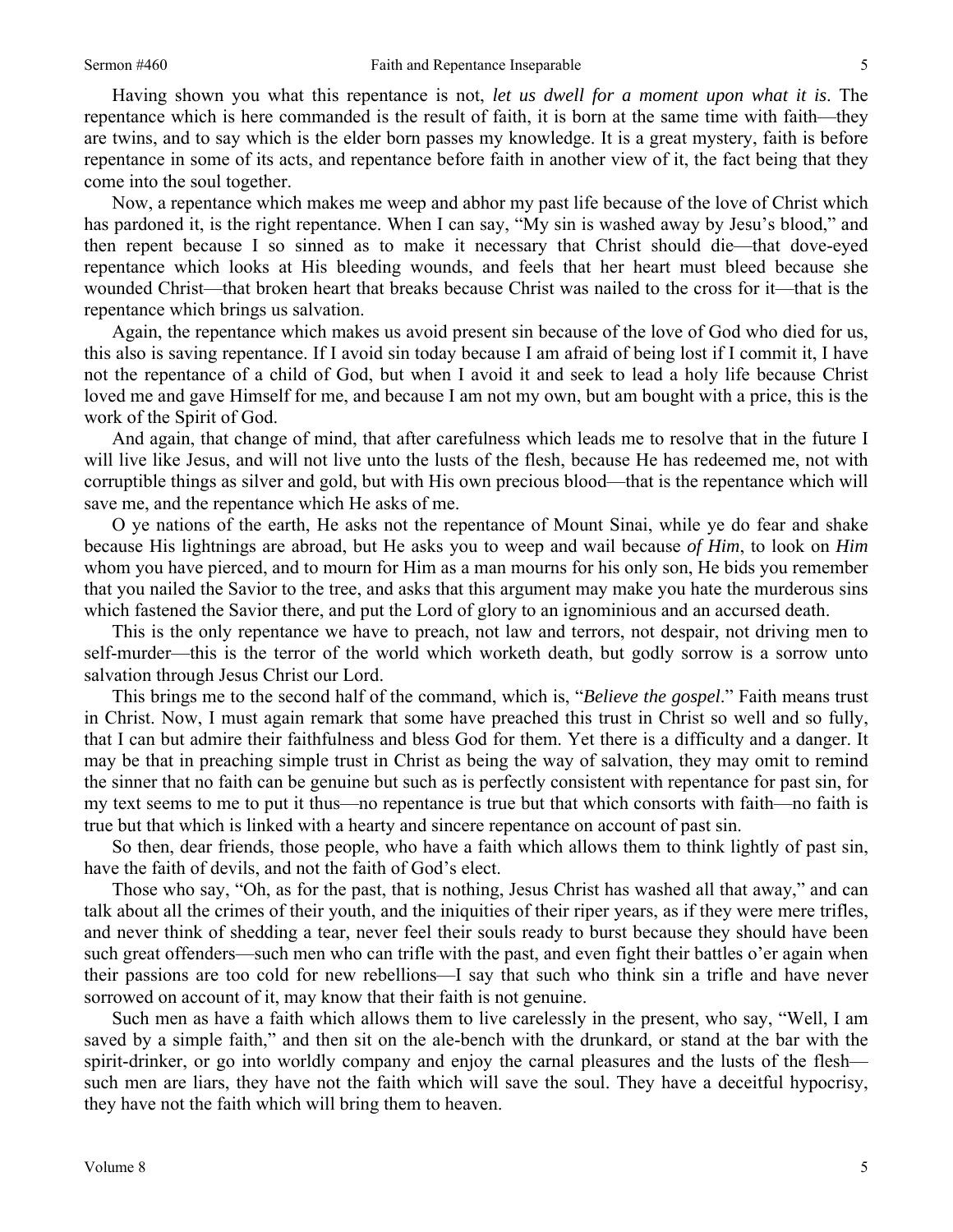And then, there be some other people who have a faith which leads them to no hatred of sin. They do not look upon sin in others with any kind of shame. It is true they would not do as others do, but then they can laugh at what others commit. They take pleasure in the vices of others, laugh at their profane jests, and smile at their loose speeches. They do not flee from sin as from a serpent, nor detest it as the murderer of their best friend.

No, they dally with it, they make excuses for it, they commit in private what in public they condemn. They call grave offenses slight faults, and little defalcations, and in business they wink at departures from uprightness, and consider them to be mere matters of trade, the fact being that they have a faith which will sit down arm-in-arm with sin, and eat and drink at the same table with unrighteousness.

Oh! if any of you have such a faith as this, I pray God to turn it out bag and baggage. It is of no good to you, the sooner you are cleaned out of it the better for you, for when this sandy foundation shall all be washed away, perhaps you may then begin to build upon the rock.

My dear friends, I would be very faithful with your souls, and would lay the lancet at each man's heart. What is your repentance? Have you a repentance that leads you to look out of self to Christ, and to Christ only? On the other hand, have you that faith which leads you to true repentance, to hate the very thought of sin, so that the dearest idol you have known, whatever it may be, you desire to tear from its throne that you may worship Christ, and Christ only? Be assured of this, that nothing short of this will be of any use to you at the last.

A repentance and a faith of any other sort may do to please you now, as children are pleased with fancies, but when you get on a deathbed, and see the reality of things, you will be compelled to say that they are a falsehood and a refuge of lies. You will find that you have been daubed with untempered mortar, that you have said, "Peace, peace," to yourselves, when there was no peace.

Again, I say, in the words of Christ, "Repent ye, and believe the gospel." Trust Christ to save you, and lament that you need to be saved, and mourn because this need of yours has put the Savior to open shame, to frightful sufferings, and to a terrible death.

**III.** But we must pass on to a third remark. THESE COMMANDS OF CHRIST ARE OF THE MOST REASONABLE CHARACTER.

Is it an unreasonable thing to demand of a man that he should *repent*? You have a person who has offended you, you are ready to forgive him, do you think it is at all exacting or overbearing if you ask him to apologize, if you merely ask him, as the very least thing he can do, to acknowledge that he has done wrong? "No," say you, "I should think I showed my kindness in accepting rather than any harshness in demanding an apology from him."

So God, against whom we have rebelled, who is our liege sovereign and monarch, sees it to be inconsistent with the dignity of His kingship to absolve an offender who expresses no contrition, and I say again, is this a harsh, exacting, unreasonable command? Does God in this mode act like Solomon, who made the taxes of his people heavy? Rather does He not ask of you that which your heart, if it were in a right state, would be but too willing to give, only too thankful that the Lord in His grace has said, "He that confesseth his sin shall find mercy"?

Why, dear friends, do you expect to be saved while you are in your sins? Are you to be allowed to love your iniquities, and yet go to heaven? What, you think to have poison in your veins, and yet be healthy? What, man, keep the thief in doors, and yet be acquitted of dishonesty? Be stained, and yet be thought spotless? Harbor the disease and yet be in health? Ridiculous! Absurd!

Repentance is founded on the necessity of things. The demand for a change of heart is absolutely necessary, it is but a reasonable service. O that men were reasonable, and they would repent. It is because they are not reasonable that it needs the Holy Spirit to teach their reason right reason before they will repent and believe the Gospel.

And then, again, *believing*, is that an unreasonable thing to ask of you? For a creature to believe its Creator is but a duty, altogether apart from the promise of salvation, I say, God has a right to demand of the creature that He has made, that he should believe what He tells him.

6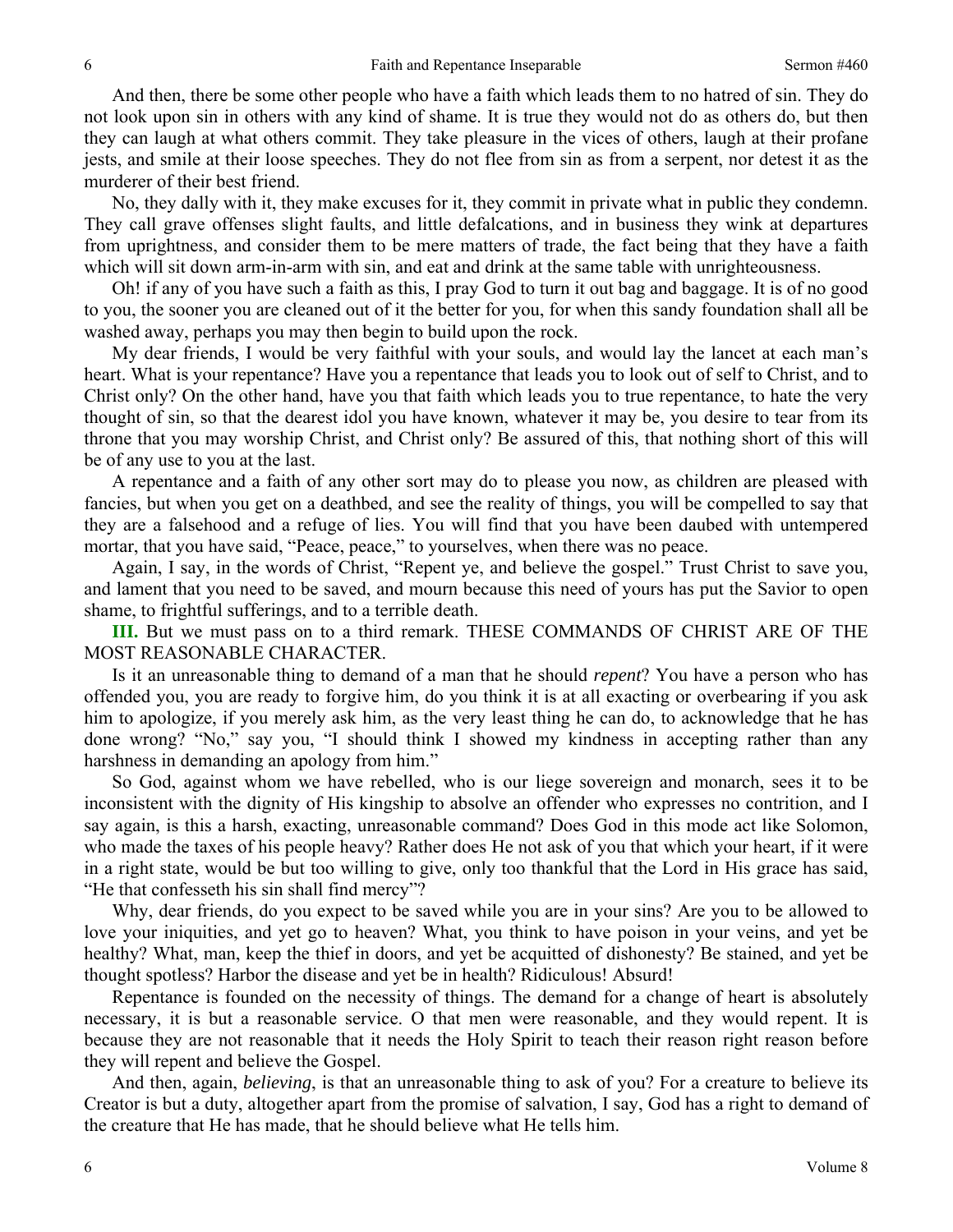And what is it He asks you to believe? Anything hideous, contradictory, irrational? It may be above reason, but it is not contrary to reason. He asks you to believe that through the blood of Jesus Christ, He can still be just, and yet the justifier of the ungodly. He asks you to trust in Christ to save you.

Can you expect that He will save you if you will not trust Him? Have you really the hardihood to think that He will carry you to heaven while all the while you declare He cannot do it?

Do you think it consistent with the dignity of a Savior to save you while you say, "I do not believe Thou art a Savior, and I will not trust Thee?" Is it consistent with His dignity for Him to save you, and suffer you to remain an unbelieving sinner, doubting His grace, mistrusting His love, slandering His character, doubting the efficacy of His blood, and of His plea? Why, man, it is the most reasonable thing in the world that He should demand of you that you should believe in Christ. And this He does demand of you this morning. "Repent ye, and believe the gospel." O friends,

O friends, O friends, how sad, how sad is the state of man's soul when he will not do this! We may preach to you, but you will never repent and believe the Gospel. We may lay God's command, like an axe, to the root of the tree, but reasonable as these commands are, you will still refuse to give God His due, you will go on in your sins, you will not come unto Him that you may have life, and it is here the Spirit of God must come in to work in the souls of the elect to make them willing in the day of His power.

But oh! in God's name I warn you that, if, after hearing this command, you do, as I know you will do, without His Spirit, continue to refuse obedience to so reasonable a Gospel, you shall find at the last it shall be more tolerable for Sodom and Gomorrah, than for you, for had the things which are preached in London been proclaimed in Sodom and Gomorrah, they would have repented long ago in sackcloth and in ashes.

Woe unto you, inhabitants of London! Woe unto you, subjects of the British Empire! for if the truths which have been declared in your streets had been preached to Tyre and Sidon, they would have continued even unto this day.

**IV.** But still, to pass on, I have yet a fourth remark to make, and that is, THIS IS A COMMAND WHICH DEMANDS IMMEDIATE OBEDIENCE.

I do not know how it is, let us preach as we may, we cannot lead others to think that there is any great alarm, that there is any reason why they should think about their souls *now*. Last night there was a review on Wimbledon Common, and living not very far away from it, I could hear in one perpetual roll the cracks of the rifles and the thunder of the cannon.

One remarked to me, "Supposing there really were war there, we would not sit quite so comfortably in our room with our window open listening to all this noise." No, and so when people come to chapel, they hear a sermon about repentance and faith, they listen to it. "What do you think of it?" "Oh—very well." But suppose it were real, suppose they believed it to be real, would they sit quite so comfortably? Would they be quite so easy? Ah, no! But you do not think it is real. You do not think that the God who made you actually asks of you this day that you should repent and believe.

Yes, sirs, but *it is real*, and it is your procrastination, it is your self-confidence that is the sham, the bubble that is soon to burst. God's demand is the solemn reality, and if you could but hear it as it should be heard you would escape for your lives and flee for refuge to the hope that is set before you in the Gospel, and you would do this *today*.

This is the command of Christ, I say, today. Today is *God's time*. "Today if ye will hear his voice, harden not your heart, as in the provocation." "Today," the Gospel always cries, for if it tolerated sin a single day, it were an unholy Gospel. If the Gospel told men to repent of sin tomorrow, it would give them an allowance to continue in it today, and that would indeed be to pander to men's lusts.

But the Gospel makes a clean sweep of sin, and demands of man that he should throw down the weapons of *his* rebellion *now*. Down with them, man! every one of them. Down, sir, down with them, and down with them *now*! You must not keep one of them, throw them down at once! The Gospel challenges him that he believe in Jesus now. So long as you continue in unbelief you continue in sin, and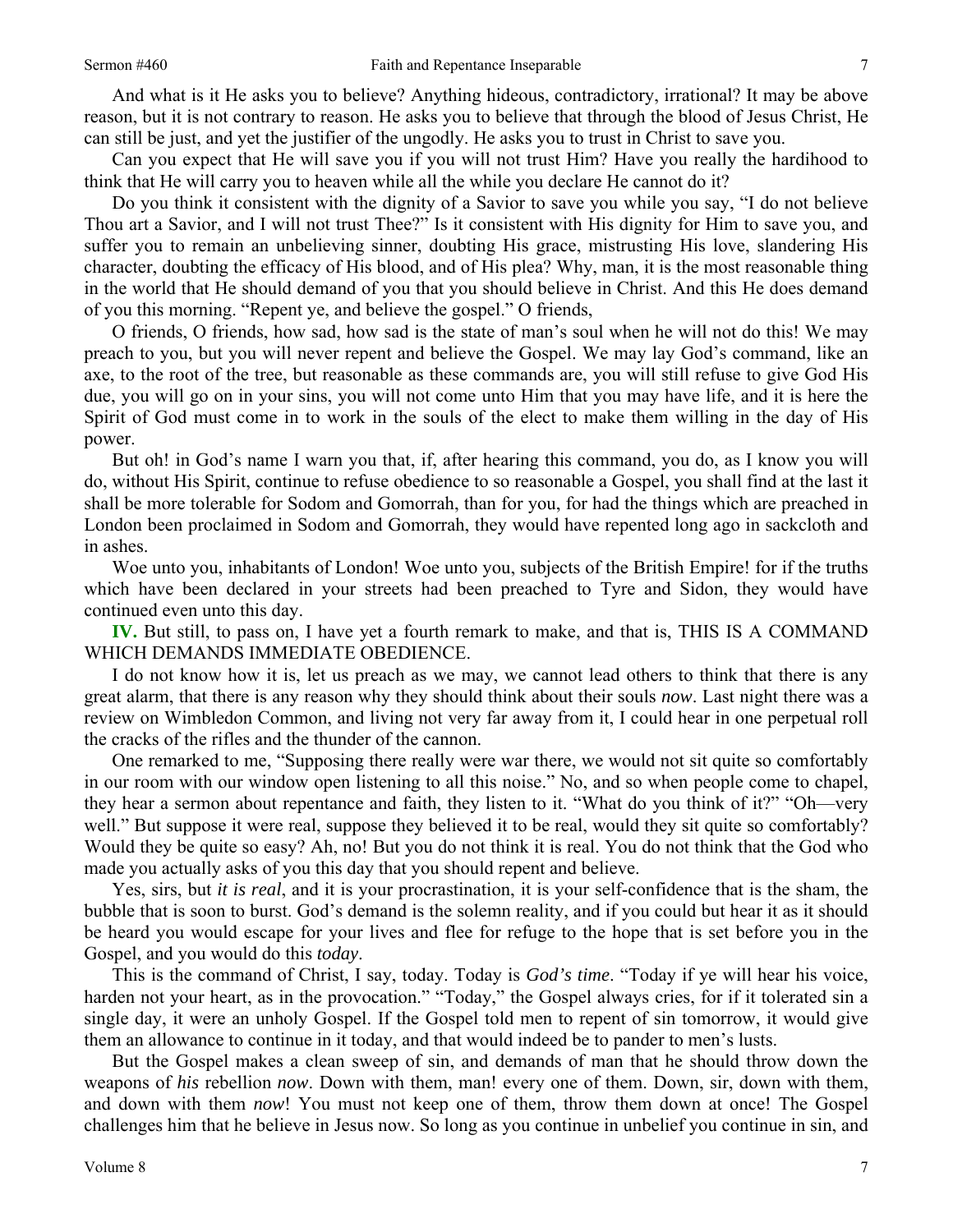are increasing your sin, and to give you leave to be an unbeliever for an hour, were to pander to your lusts, therefore it demands of you faith, and faith *now*, for this is God's time, and the time which holiness must demand of a sinner.

Besides, sinner, *it is your time*. This is the only time you can call your own. Tomorrow! Is there such a thing? In what calendar is it written except in the almanac of the fool? Tomorrow! Oh, how have you ruined multitudes! "Tomorrow," say men, but like the hind wheel of a chariot, they are always near to the front wheel, always near to their duty, they still go on, and on, but never get one whit the nearer, for, travel as they may, tomorrow is still a little beyond them—but a little, and so they never come to Christ at all.

This is how they speak, as an ancient poet said—

*"'I will tomorrow, that I will, I will be sure to do it;' Tomorrow comes, tomorrow goes, and still thou art 'to do it;' Thus, then, repentance is deferred from one day to another, Until the day of death is one, and judgment is the other."* 

O sons of men, always *to be* blessed, *to be* obedient, but never obedient, when will ye learn to be wise? This is your only time, it is God's time, *and this is the best time*. You will never find it easier to repent than now, you will never find it easier to believe than now.

It is impossible *now* except the Spirit of God be with you, it will be as impossible tomorrow, but if now you would believe and repent, the Spirit of God is in the Gospel which I preach, and while I cry to you in God's name, "Repent and believe," He that bade me command you thus to do gives power with the command, that even as Christ spoke to the waves and said, "Be still," and they were still, and to the winds, "Be calm," and they were quiet, so when we speak to your proud heart it yields because of the grace that accompanies the word, and you repent and believe the Gospel.

So may it be, and may the message of this morning gather out the elect, and make them willing in the day of God's power.

But now, lastly, this command, while it has an immediate power, has also a *continual force*. "Repent ye, and believe the gospel," is advice to the young beginner, and it is advice to the old grey-headed Christian, for this is our life all the way through—"Repent ye, and believe the gospel."

St. Anselm, who *was* a saint—and that is more than many of them were who were called so—St. Anselm once cried out, "Oh! sinner that I have been, I will spend all the rest of my life in repenting of my whole life!"

And Rowland Hill, whom I think I might call St. Rowland, when he was near death, said he had one regret, and that was that a dear friend who had lived with him for sixty years would have to leave him at the gate of heaven. "That dear friend," said he, "is repentance, repentance has been with me all my life, and I think I shall drop a tear," said the good man, "as I go through the gates, to think that I can repent no more." Repentance is the daily and hourly duty of a man who believes in Christ, and as we walk by faith from the wicket gate to the celestial city, so our right-hand companion all the journey through must be repentance.

Why, dear friends, the Christian man, after he is saved, repents more than ever he did before, for now he repents not merely of overt deeds, but even of imaginations.

He will take himself to task at night, and chide himself because he had tolerated one foul thought, because he has looked on vanity, though perhaps the heart had gone no further than the look of lust, because the thought of evil has flitted through his mind—for all this he will vex himself before God, and were it not that he still continues to believe the Gospel, one foul imagination would be such a plague and sting to him, that he would have no peace and no rest.

When temptation comes to him the good man finds the use of repentance, for having hated sin and fled from it of old, he has ceased to be what he once was.

8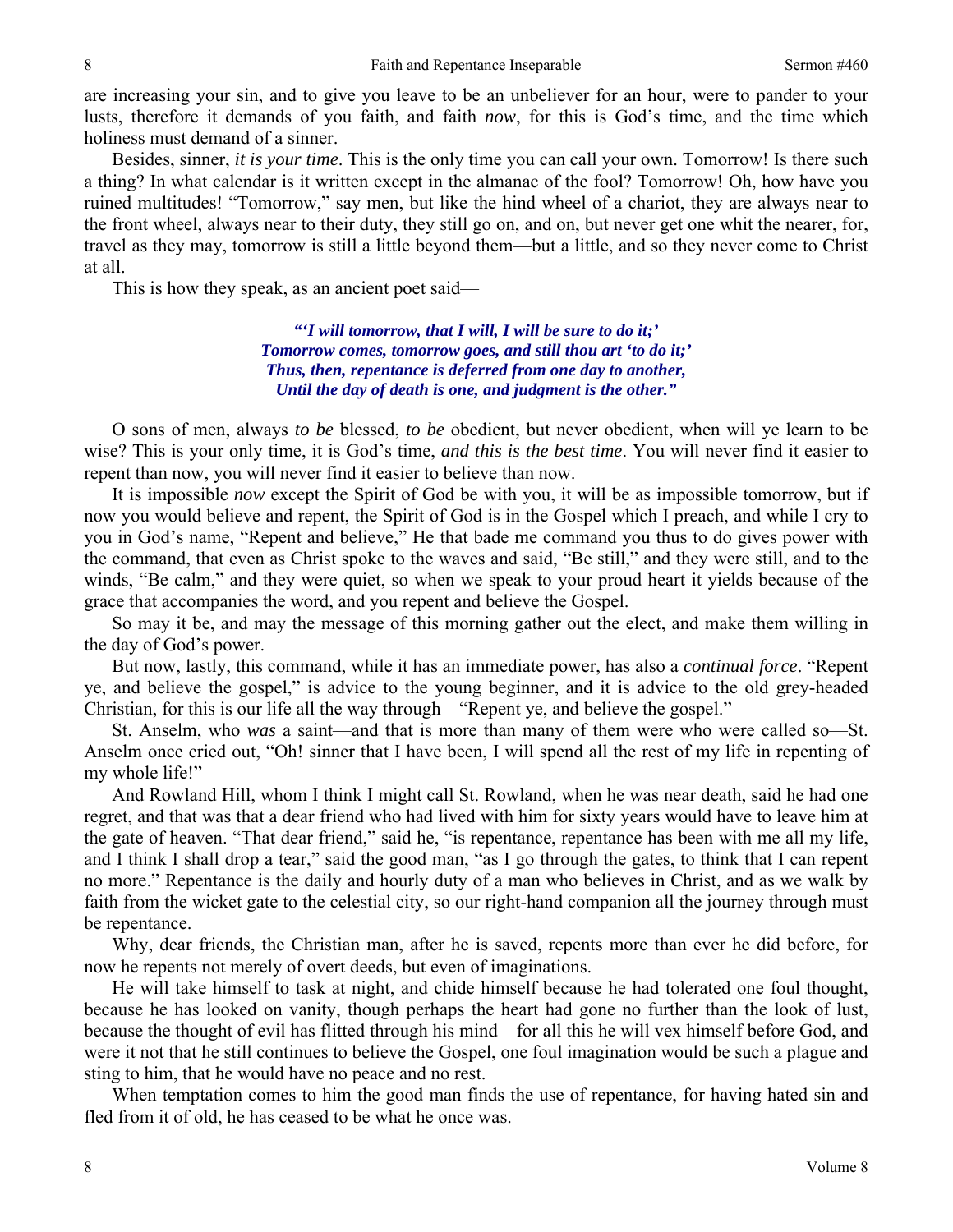One of the ancient fathers, we are told, had, before his conversion, lived with an ill woman, and some little time after, she accosted him as usual. Knowing how likely he was to fall into sin he ran away with all his might, and she ran after him, crying, "Wherefore runnest thou away? It is I." He answered, "I run away because I am not I, I am a new man."

Now, it is just that, "I am not I," which keeps the Christian out of sin, that hating of the former "I," that repenting of the old sin that maketh him run from evil, abhor it, and look not upon it, lest by his eyes he should be led into sin.

Dear friends, the more the Christian man knows of Christ's love, the more will he hate himself to think that he has sinned against such love. Every doctrine of the Gospel will make a Christian man repent. Election, for instance. "How could I sin," saith he, "I that was God's favorite, chosen of Him from before the foundation of the world." Final perseverance will make him repent. "How can I sin," says he, "that am loved so much and kept so surely? How can I be so villainous as to sin against everlasting mercy?"

Take any doctrine you please, the Christian will make it a fount for sacred woe, and there are times when his faith in Christ will be so strong that his repentance will burst its bonds, and will cry with George Herbert—

> *"Oh, who will give me tears? Come, all ye springs, Ye clouds and rain dwell in my eyes, My grief hath need of all the wat'ry things That nature has produc'd. Let ev'ry vein Suck up a river to supply mine eyes, My weary weeping eyes; too dry for me, Unless they set new conduits, new supplies To bear them out, and with my state agree."*

And all this is because he murdered Christ, because his sin nailed the Savior to the tree, and therefore he weeps and mourns even to his life's end. Sinning, repenting, and believing—these are three things that will keep with us till we die. Sinning will stop at the river Jordan, repentance will die triumphing over the dead body of sin, and faith itself, though perhaps it may cross the stream, will cease to be so needful as it has been here, for there we shall see even as we are seen, and shall know even as we are known.

I send you away when I have once again solemnly declared my Master's will to you this morning, "Repent ye, and believe the gospel." Here are some of you come from foreign countries, and many of you are from our provincial towns in England, you came here, perhaps, to hear the preacher of whom many a strange thing has been said. Well and good, and may stranger things still be said if they will but bring men under the sound of the Word that they may be blessed.

Now, this I have to say to you this morning: In that great day when a congregation ten thousand times thousands larger than this shall be assembled, and on the great white throne the Judge shall sit, there will be not a man, or woman, or child, who is here this morning, able to make excuse and say, "I did not hear the Gospel, I did not know what I must do to be saved!" You have heard it, "Repent ye, and believe the gospel." That is, trust Christ, believe that He is able and willing to save you.

But there is something better. In that great day, I say, there will be some of you present—oh! let us hope all of us—who will be able to say, "Thank God that ever I yielded up the weapons of my proud rebellion by repentance, thank God that I looked to Christ, and took Him to be my Savior from first to last, for here am I, a monument of grace, a sinner saved by blood, to praise Him while time and eternity shall last!"

God grant that we may meet each other at the last with joy and not with grief! I will be a swift witness against you to condemn you if you believe not this Gospel, but if you repent and believe, then